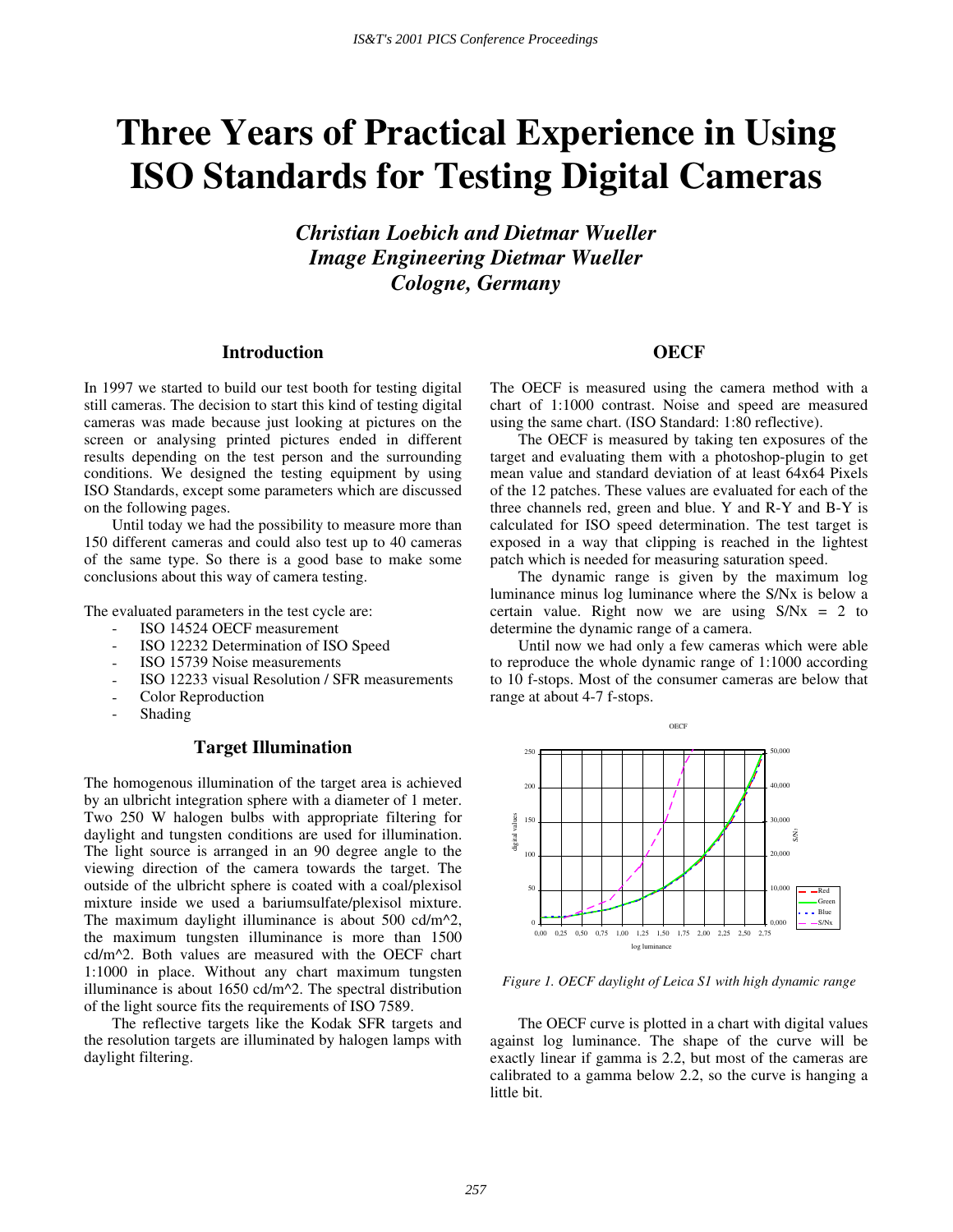It is easy to see whether the camera has a well balanced tone reproduction or shows clipped highlights or noisy shadows. The quality of the white balancing algorithm can also be determined. If the three tone curves of red, green and blue are lying exactly one over the other the white balance is working perfectly. The white balance algorithms seem to be very different and some manufacturers seem to know better than others how to get a neutral picture.



*Figure 2. Fuji Finepix 4900 daylight* 



*Figure 3. Fuji Finepix 4900 tungsten* 

There are cameras which have a sensible white balancing. Very slight differences in the angle pointing at the OECF target are resulting in a different white balancing. The target is neutral grey and so the camera should be able to produce neutral pictures with an ISO-standard illumination.

Our Photoshop-Plugin writes the meanvalue of R-G and B-G into a text file.

A remarkable value which can be determined from the OECF is the range of used digital values. There are some cameras which are hardly using 245 digital values so they are throwing away about 5 percent of the possible contrast range only because of a non perfect tonal range correction.

The ISO Speed is computed from the shutter speed and the used aperture given by the camera.

#### **Noise**

Three noise patches in the middle of the ISO-Noise chart are evaluated using a photoshop plugin. Because the chart is made on a film recorder it is important to choose the appopriate shooting distance. Another possibility is to defocus the lens a little bit.

We decided to frame our target between two glass plates to keep dust and mechanical stress as low as possible. The three noise patches are exactly in the middle of the target and the optical axis of the camera lens is pointing exactly to this place on the target. The target acts like a mirror and the reflection of the lens or the whole camera is to be seen in the image. This could be avoided by placing the noise patches out of the center of the target.



*Figure 4. Reflection of the camera in the target (shown with the old target for better visibility of the reflection)* 

The results of these noise measurements are comparable only with values done with the same illumination of the three patches.

#### **Resolution Measurements**

For resolution measurements we started to use the standard transmission ISO SFR-Target.

The visual evaluation of the parabolic resolution structures and the parallel line structures on the target gave good results. But we always had to use one picture as a kind of reference for comparing.

We tried to produce a computational evaluation of the parallel line structures in the image by measuring the contrast difference between the black and the white lines. The first minimum of this should be the maximum resolution.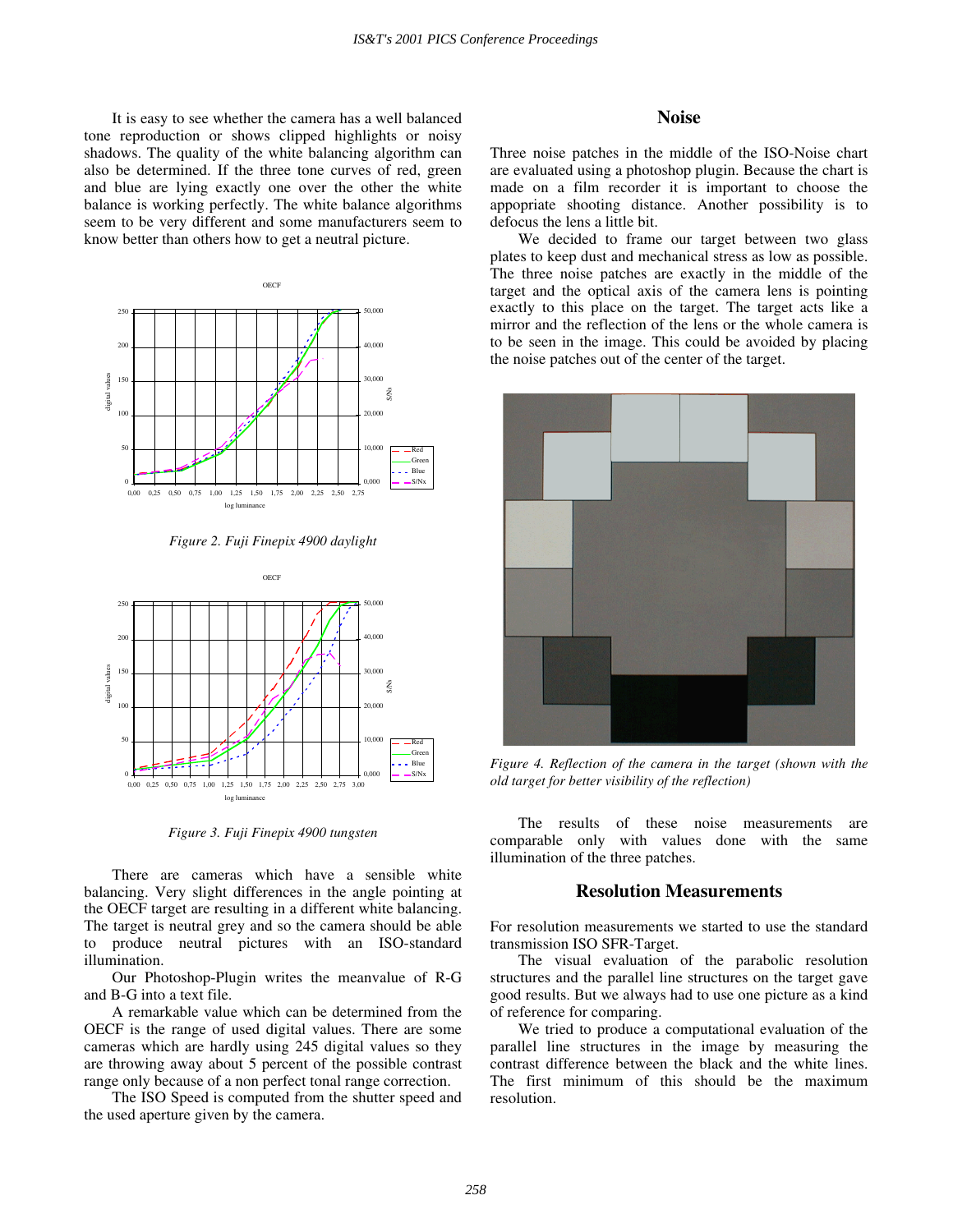

*Figure 5. absolute digital noise values (the starting point of the noise reduction is visible)* 



*Figure 6. image of reflective target with Olympus E-100RS* 



*Figure 7. SFR of Canon Powershot Pro 90 IS* 

Due to the fact that the resolution of this structure is changing from line to line there is no possibility to achieve a result where you can be shure that there are not already some aliasing effects which are misleading.



*Figure 8. Linear structures for visual resolution evaluation* 

Some of the cameras with fixed lens had to be placed very close to the resolution testchart to use the maximum picture height. The focusing mode had to be changed to macro range because there was no possibility to get the resolution in standard focusing range.

We decided to print the resolution target 0.8m heigh and to take the pictures in reflection daylight mode. So we could use a focusing distance of 1.5 m to 2.5 m which is more realistic.

The SFR-based evalutation of the transmission target works with scanners or with camerabacks which have the possibility to switch off the unsharpmasking. Otherwise we did get results with a contrast higher than 1.0 and depending on the camera manufacturer the results had a certain offset. So you could not compare the results of two cameras of different manufacturers which have theoretically and visually the same resolution. The image processing inside the camera is changing the picture in a way that the SFRalgorithm gives the correct edge analysis, but this is not related to the details of a scene reproduced by the camera.



*Figure 9. Circular structures for visual resolution evaluation* 

We also tried to use the low-contrast kodak reflection target, with similar results. Because of these problems we are evaluating other targets for visual analysis. We produced some testcharts with structures containing only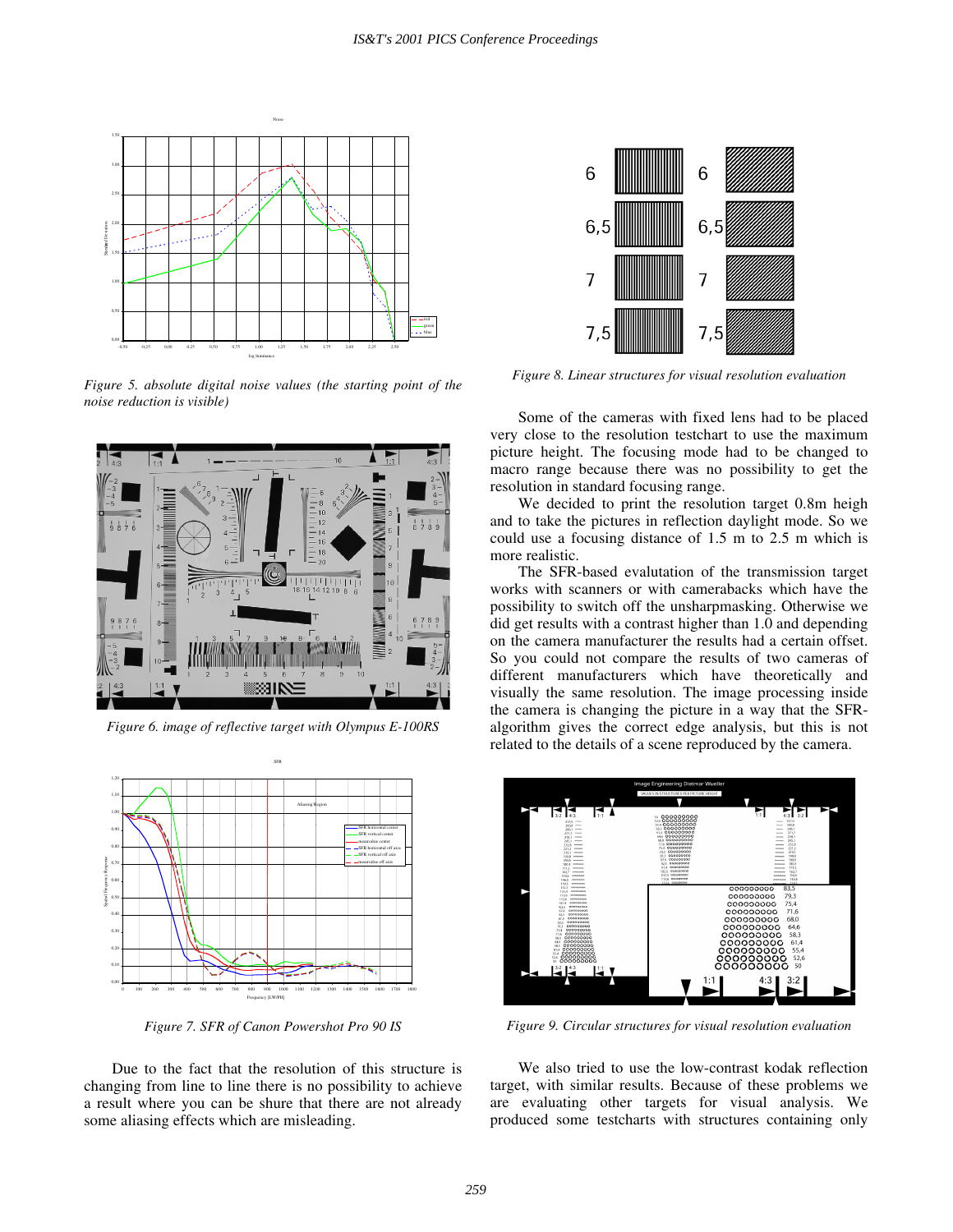parallel lines on it . The resolution is changing in 0.5 LW/PH. But these structures need space and so they are not always in the center position where you get the best resolution of the lens.

Furtheron we are trying to use black circular structures with a little white segment in it. So there is not the decision if the parallel lines are still separated but only the "yes" or " no" if the small segment is still visible.

### **Shading:**

A milk glass plate is used to measure the shading from the optical axis to the corner of the field of view.

With standard consumer zoom cameras three pictures are taken with wide, standard and tele zoom factor. These pictures are taken in automatic exposure mode, so the grey value should be anywhere in the range of 100-150. The pictures are evaluated by measuring 2400 areas 8 by 8 pixels wide. The results are normalized to the range of 0 to 1 and graphically presented. Further on the minimum value is divided by the center value, this results in the percentage of the difference form center to the edge (Shading S).

$$
I_{\min}/I_{\max} * 100 = S [\%]
$$
 (1)

A problem with cameras that do not allow manual focusing is that you will get different results depending on the focusing distance the autofocus determined. We always put the front lens of the camera directly in contact with the milky glass target, so most of the cameras do not know what to do and are focusing to infinity.



*Figure 10. Shading of Fuji Finepix 4900 (normalized values)* 

#### **Color Reproduction**

The color reproduction quality is determined by taking pictures of the right part of an enlarged transmitting IT8 chart. The the spectral transmission of the patches has been measured and the Lab values were computed. As most of todays cameras are offering the image data in the sRGB color space they are transferred to the Lab color space and a color distance calculation of ∆E is done. To avoid problems with varying exposure values only th twodimensional ∆E on the a and b axis of the Lab colorspace is evaluated. The results show whether misreproduction of colors is caused by a saturation boost or by a problem of the spectral sensitivity or color calculation in the camera.

We are planning to change to the Gretag Macbeth Colorchecker DC, because this target is using more natural colors instead of the film dyes in the IT8 chart.

# **Conclusions**

The measured parameters OECF, dynamic range, used digital values and white balance are giving a good idea of the characteristics of a tested camera. By knowing the parameters and having some experience it is possible to transfer the sesults of the cameras to a predicted behavior in real life photography.

The SFR evaluation is often giving different results between computed value and visible result. This is in our opinion the most difficult value on testing digital cameras right now. We decided to make a visual evaluation of the pictures but we are always computing the SFR too to get a better understanding of the SFR .

The lower S/Nx value which is used to determine the dynamic range of a digital camera should be set to a fixed value.

The color reproduction quality gives information about saturation enhancement of the digital cameras. The target has to be changed to ColorChecker DC and the results should be displayed as Luminance, Chroma and Saturation values.

#### **Future**

Overall picture quality increased a lot within the last three years and is satisfactory for most users.

Besides image quality easy using of the cameras, camera speed and behavior at low light conditions become more and more important.

Right now we are working on measuring parameters like lens distortion, camera power consumption and autofocus speed at different image contrasts.

#### **References**

- 1. ISO 12233 Photography Electronic still-picture cameras Resolution measurements
- 2. ISO 14524, Photography electronic still picture cameras Methods for measuring opto-electronic conversion functions (OECFs)
- 3. Burns, P. and Williams, D., "Using Slanted Edge Analysis for Color Registration Measurement", IS&T/PICS Final Program and Proceedings, to be published April 1999.
- 4. ISO 12232, Photography Electronic still-picture cameras Determination of ISO speed
- 5. ISO 15739, Photography Electronic still picture imaging Noise measurements